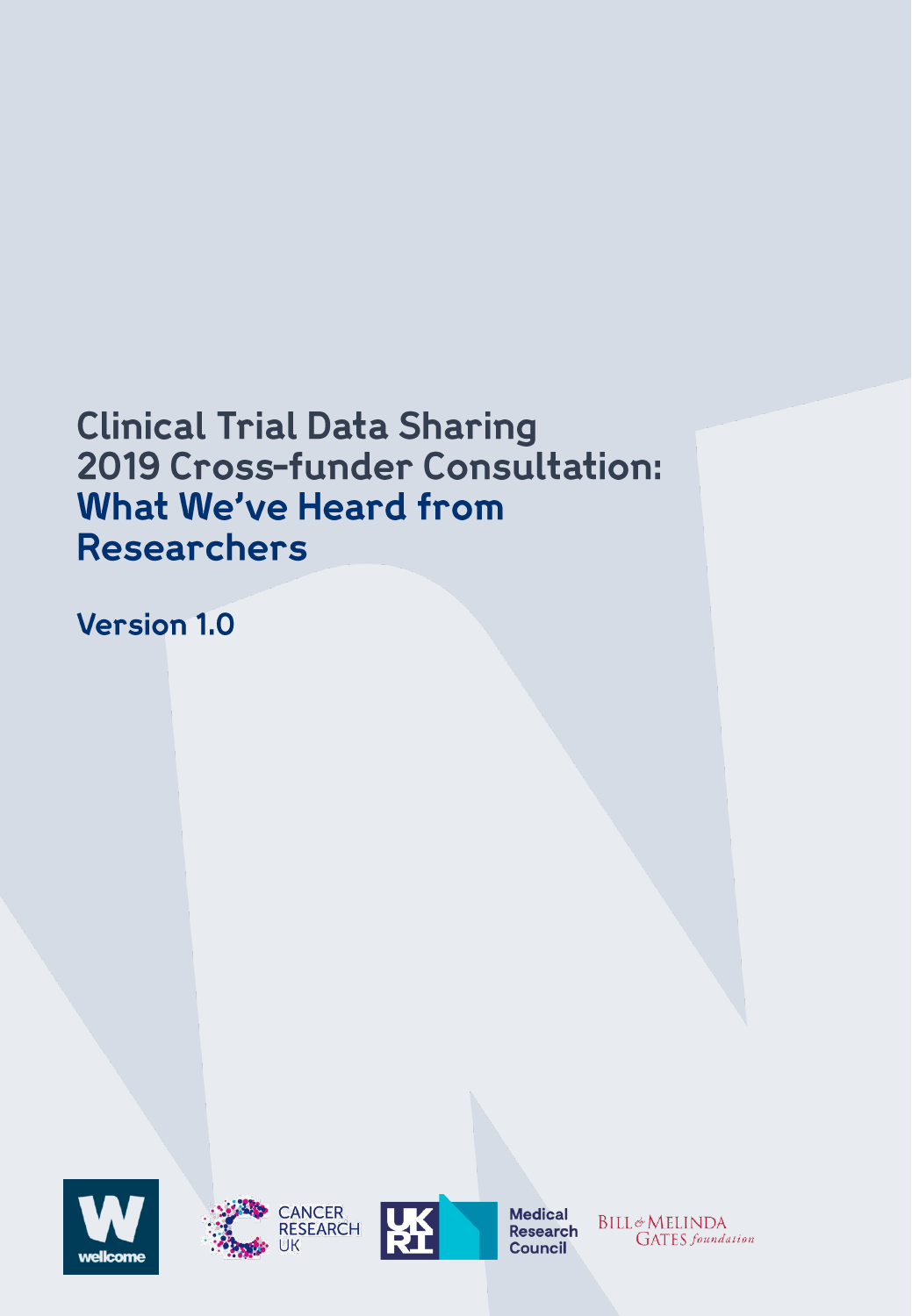## Clinical Trial Data Sharing: What We've Heard from Researchers

Authors: Georgina S Humphreys<sup>1</sup>, George Merriott<sup>1</sup>, Rachel Knowles<sup>2</sup>, Ben Pierson<sup>3</sup>, Paola Quattroni<sup>4</sup>

<sup>1</sup>Wellcome Trust, London, United Kingdom

<sup>2</sup>Medical Research Council, London, United Kingdom

<sup>3</sup> Bill and Melinda Gates Foundation, United States

<sup>4</sup> Cancer Research UK, London, United Kingdom

First published on 20th February 2020 under a CC-BY licence

**Cite this as**: Humphreys, Georgina; Merriott, George; Knowles, Rachel; Pierson, Ben; Quattroni, Paola (2020): Clinical Trial Data Sharing: What We've Heard from Researchers. figshare. Report.

**DOI**: 10.6084/m9.figshare.11847336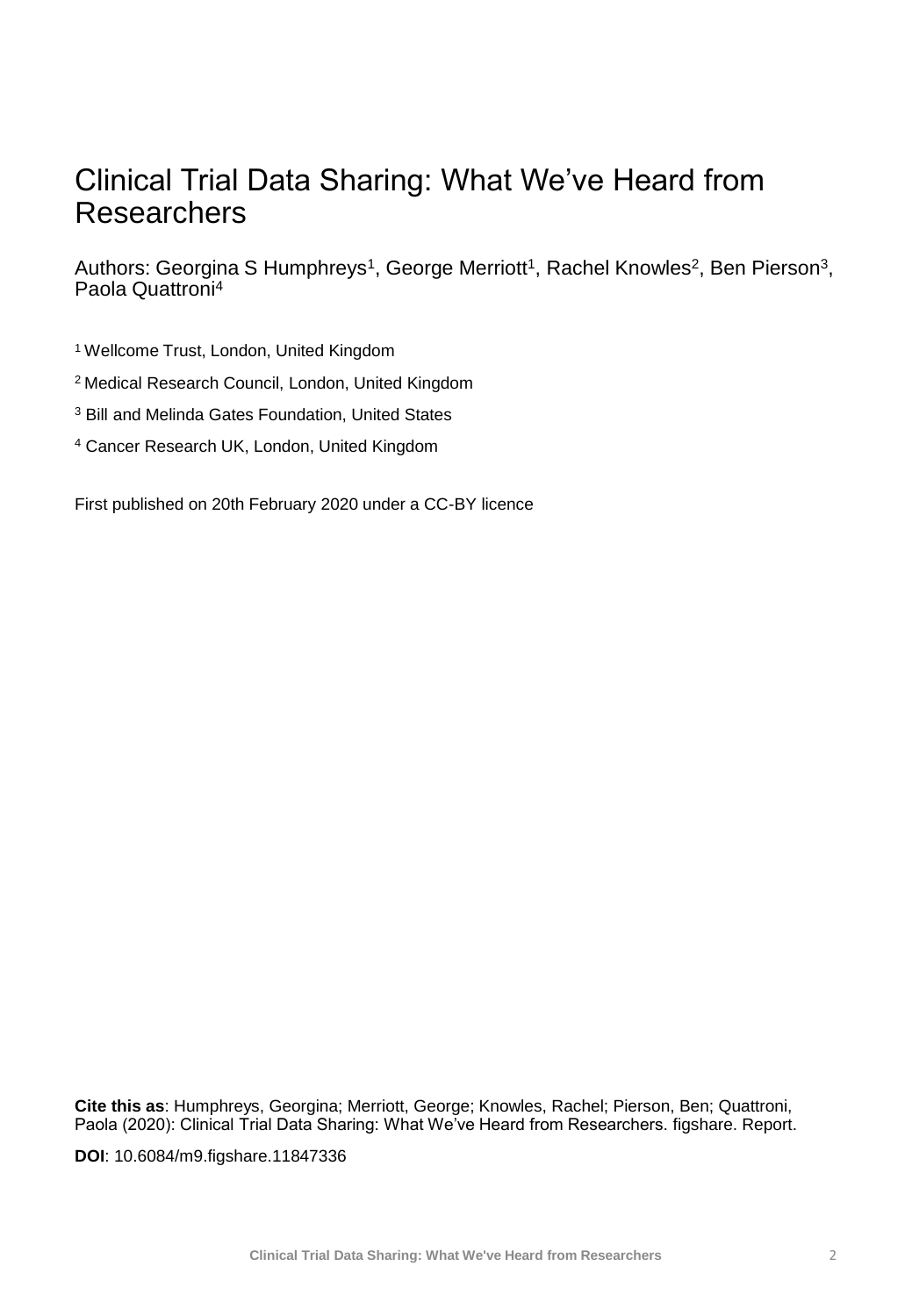# Contents

| <b>Executive Summary</b>                                   |    |
|------------------------------------------------------------|----|
| <b>Background and Introduction</b>                         | 5  |
| <b>Online Survey Results</b>                               | 6  |
| Participants                                               | 6  |
| Knowledge of existing resources                            | 8  |
| Challenges and resource gaps                               | 9  |
| How can funders demonstrate they value data sharing?       | 11 |
| Workshop                                                   | 13 |
| General themes discussed                                   | 13 |
| Workshop pitches                                           | 15 |
| Key messages                                               | 16 |
| <b>Takeaways and Next Steps</b>                            | 17 |
| <b>Acknowledgements</b>                                    | 18 |
| <b>References</b>                                          | 19 |
| Appendix I. Repositories Listed in Survey Q10 and 11       | 20 |
| Appendix II. Delegate list from 17th October 2019 Workshop | 21 |
| Appendix III. Agenda from 17th October 2019 Workshop       | 22 |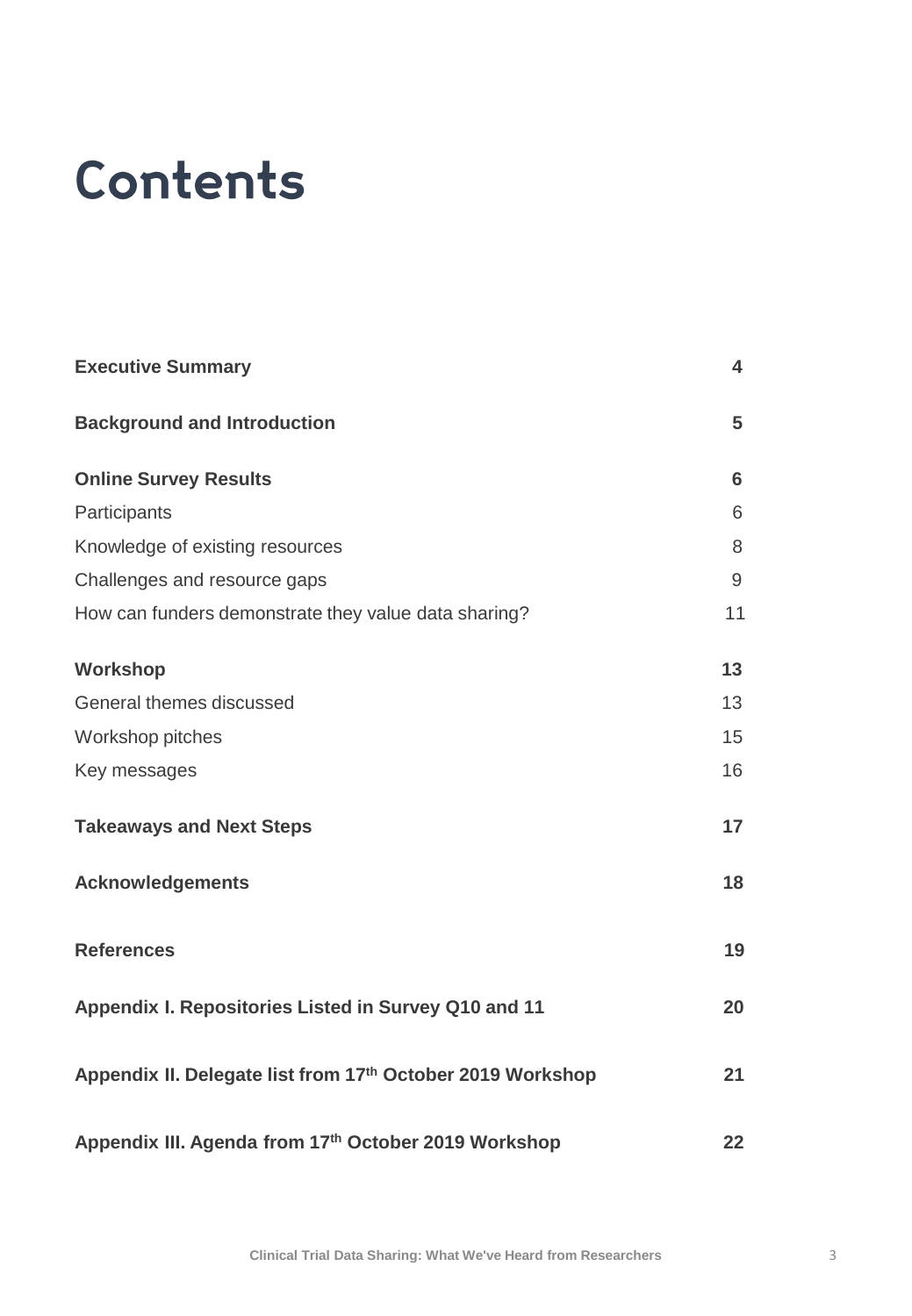## **Executive Summary**

Clinical trials are a vital part of the translational medicine pipeline that provide vast amounts of highly valuable data. When made findable, accessible, interoperable and reusable, these data can lead to significant improvements in health research and patient care. Wellcome, Cancer Research UK, the Bill and Melinda Gates Foundation and the UK Medical Research Council have partnered to understand how we can support activities that encourage data sharing.

We ran a community consultation that consisted of a survey and day-long participative workshop. The survey was completed by 174 people who work in clinical trials, including trialists, statisticians and data re-users. The workshop was attended by 33 people, working across all stages of the trial pipeline; including clinical trialists, statisticians, data managers, funders and publishers.

From the survey we identified core themes that we then picked up in the workshop. Those core themes were:

- There needs to be better guidance and support (including training to prepare and de-identify data before sharing);
- The community needs to develop and agree on standards;
- Funders should cover costs of sharing (including preparation of data, access committees, catalogues and repositories) and make it clear how to access these funds;
- Policies are important to drive change, but only half of the community supports funders mandating the sharing of all data.

Ideas that came from the workshop included ways for funders to give more structured guidance and support to researchers, ways to implement new data standards, and thoughts on credit and incentivising data sharing.

We are committed to developing and supporting activities that enable researchers to share and use clinical trial data, informed by the feedback gained during this process.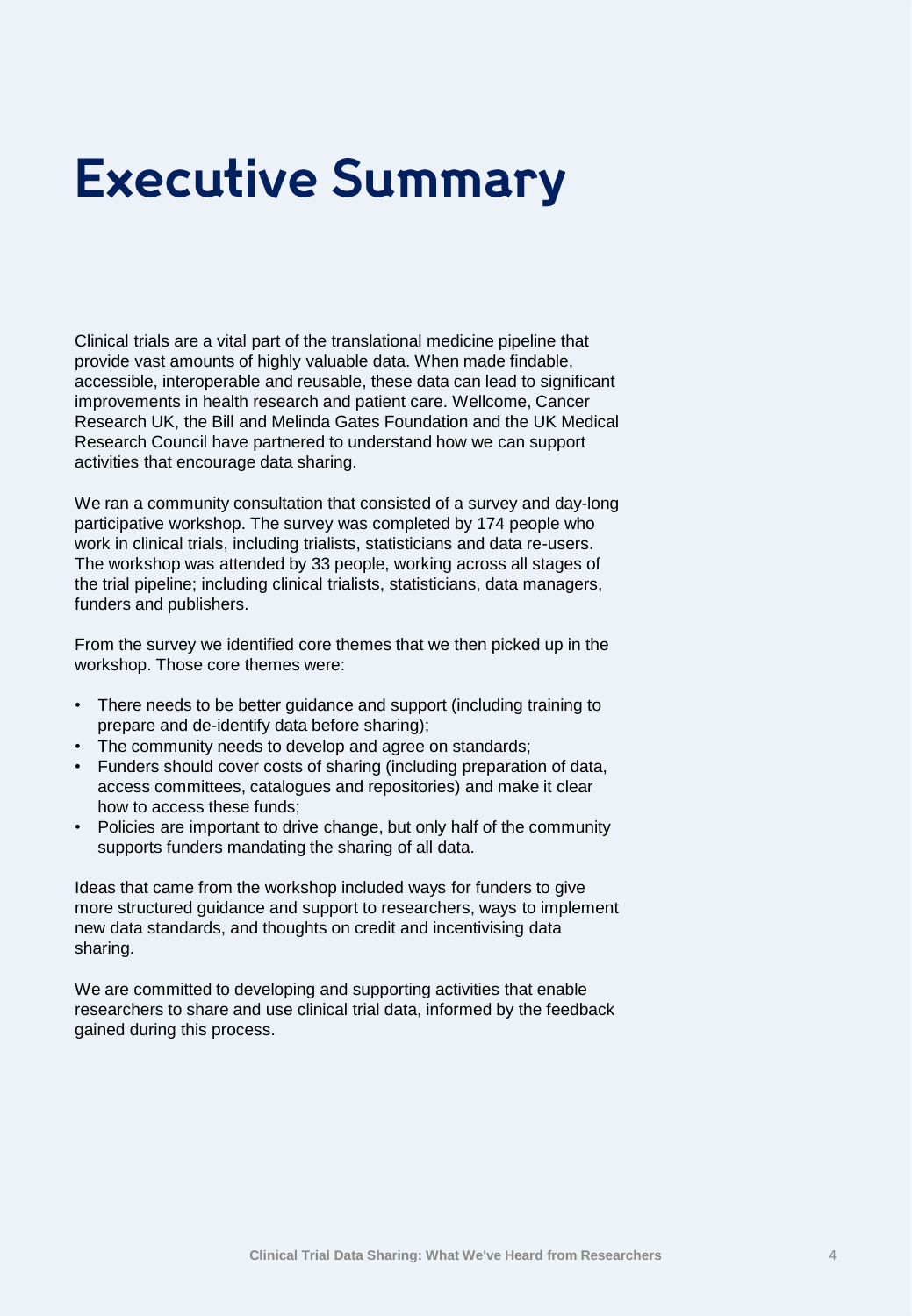## **Background & Introduction**

Sharing clinical trial data is a crucial activity that supports and enhances clinical research. We believe it enables a better scientific and policy response to pressing medical challenges in a variety of ways:

- Sharing allows trial results to be re-analysed; this improves reproducibility and integrity;
- It allows researchers to draw methodological insights; this improves the design of future trials;
- It allows new insights to be drawn through the meta-analyses of individual-level patient data;
- It helps policymakers ensure that they're using the best science to inform their response to health challenges;
- It prevents the duplication of trials; this saves money and prevents an unnecessary risk to participants.

Wellcome, Cancer Research UK, the Bill and Melinda Gates Foundation and the UK Medical Research Council have partnered to develop a crossfunder strategy that aims to improve levels of data sharing among our funded clinical researchers.

All four funders are currently academic members of the clinical data sharing platform [ClinicalStudyDataRequest.com](https://www.clinicalstudydatarequest.com/) (CSDR). We encourage our researchers to use this platform to share their data. Wellcome also currently acts as the secretariat of the Independent Review Panel for both CSDR and [Vivli](https://vivli.org/) (another clinical data sharing platform), ensuring a transparent and independent data access model. Despite significant investment in CSDR from pharmaceutical companies, we are currently seeing a low level of uptake from the clinical researchers that we fund.

We've therefore joined our efforts to run a series of consultative exercises to inform and facilitate our work and improve the level of data sharing by our funded clinical trialists. This report is designed to summarise the findings of these consultations.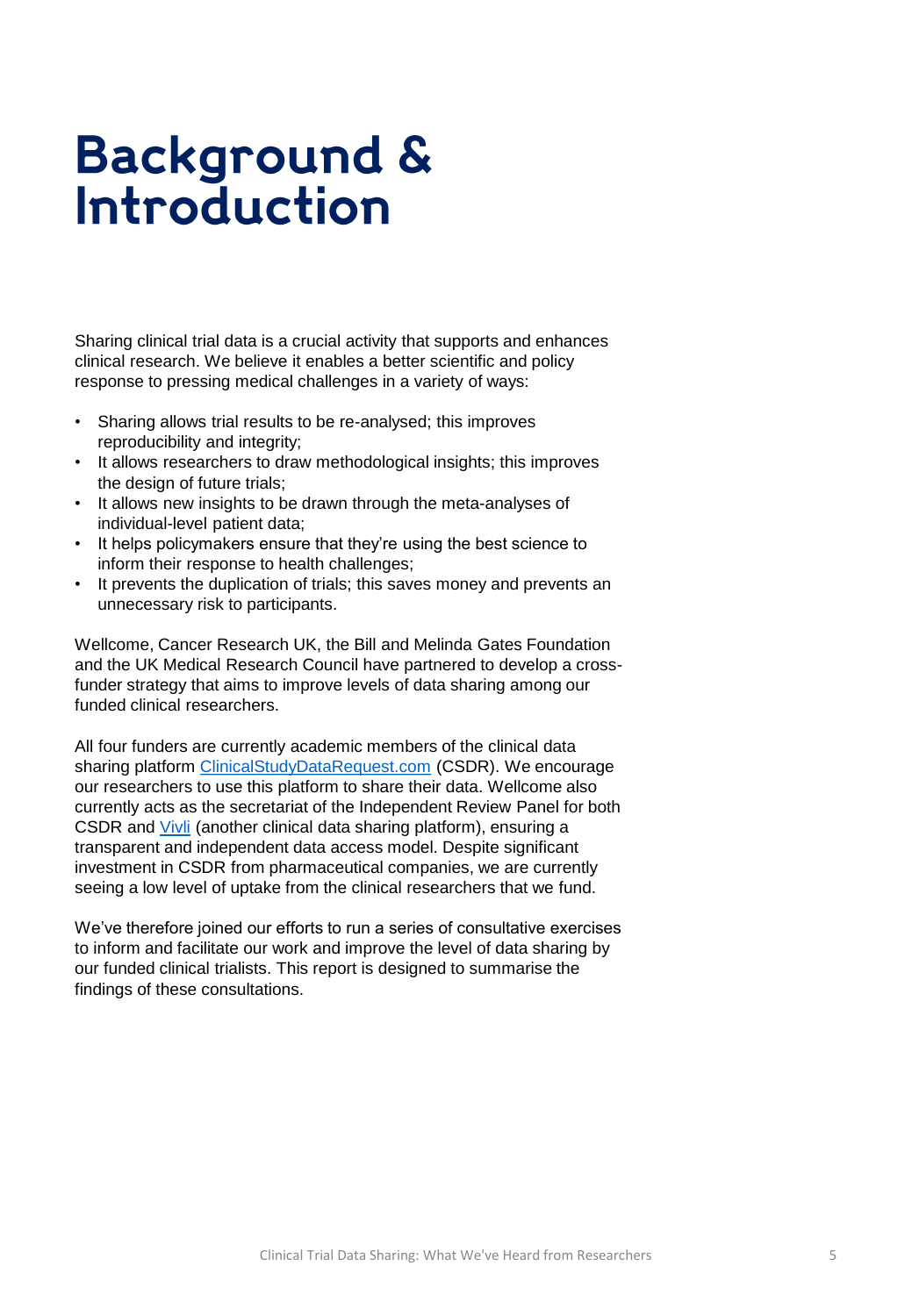# **Survey Results**

Between May and June 2019, we ran an open online survey to establish researchers' views and attitudes towards clinical trial data sharing. We wanted to understand their knowledge of the resources available to them and for them to identify any challenges or barriers that we could help solve. The invitation to participate was distributed to researchers funded by Wellcome, Cancer Research UK, the Bill and Melinda Gates Foundation and the UK Medical Research Council. Researchers were also encouraged to share the survey with others. The full anonymous database of responses is available on Figshare [here](https://doi.org/10.6084/m9.figshare.11603295.v1)<sup>1</sup>.

## Participants

Among the 174 people who completed the survey:

- 60% identified as a Principal or Chief Investigator;
- 20% as a Clinical Scientist;
- 11% as a Data Manager or Data Scientist;
- The remaining 9% included PhD students, statisticians, postdocs, and technicians.

We asked introductory questions to assess the respondents' experience of running clinical trials. The majority (71%) of respondents had previously been involved in running a clinical trial, most of whom (69%) had recruited participants in the UK. We were pleased to see that there was also representation of those recruiting patients globally, including low and middle-income countries (LMICs).

## Table 1:

Representation of respondents' previous/current funding *Survey, n=174* 

| <b>Funder</b>                            | % of respondents who hold/have held a grant (n) |
|------------------------------------------|-------------------------------------------------|
| <b>Medical Research Council</b>          | 59.7% (104)                                     |
| <b>Wellcome Trust</b>                    | 54% (94)                                        |
| <b>Cancer Research UK</b>                | 19% (33)                                        |
| <b>Bill and Melinda Gates Foundation</b> | 12% (21)                                        |
| None of the above                        | 17% (28)                                        |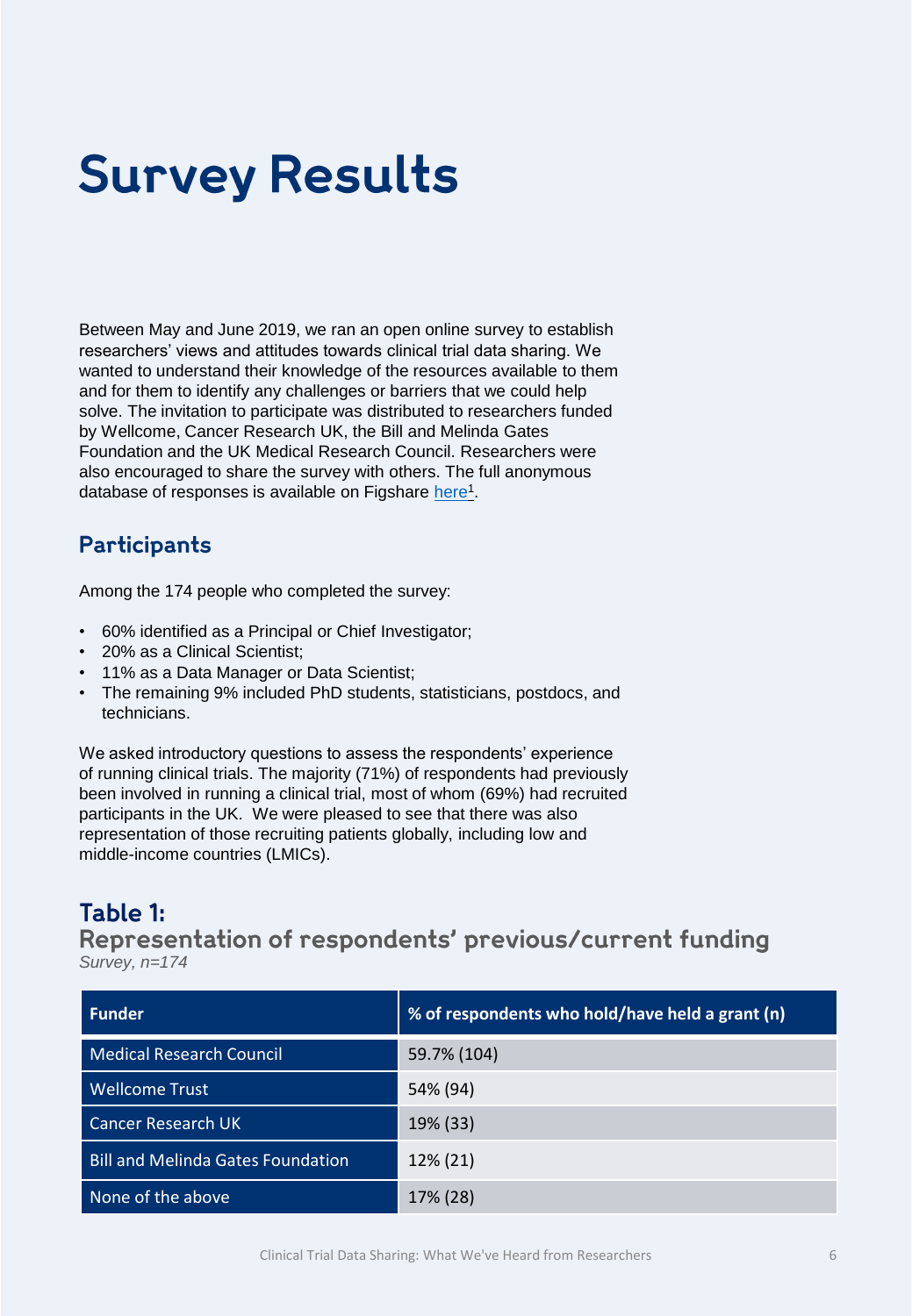## **Figure 1:** Participants' most recent data sharing statement *Survey, n=174, Question 14*



The survey was primarily distributed through our funding communities, hence 83% reported they had received funding from at least one of the four funders involved. This means however that we also captured responses from researchers beyond our grantees. The representation of funding among respondents is highlighted in Table 1.

We asked whether respondents had previously used shared data from other researchers. 61% had previously used data generated by others and 77% had shared their data in some way. Out of those who had shared data, 76% of these had shared directly with collaborators, 65% with an external team, and 53% had deposited data into a repository or listed on a catalogue.

When then asked if they included a data sharing statement in their most recent publication, 25% of respondents reported that they did not include a data sharing statement at all (Figure 1). Although we understand that not all journals currently require a data sharing statement, we expected respondents to be more engaged in data sharing and reuse than the general population of clinical researchers. Most recent data sharing statements were mixed and represent the complex landscape in clinical data sharing where various ways of sharing have emerged.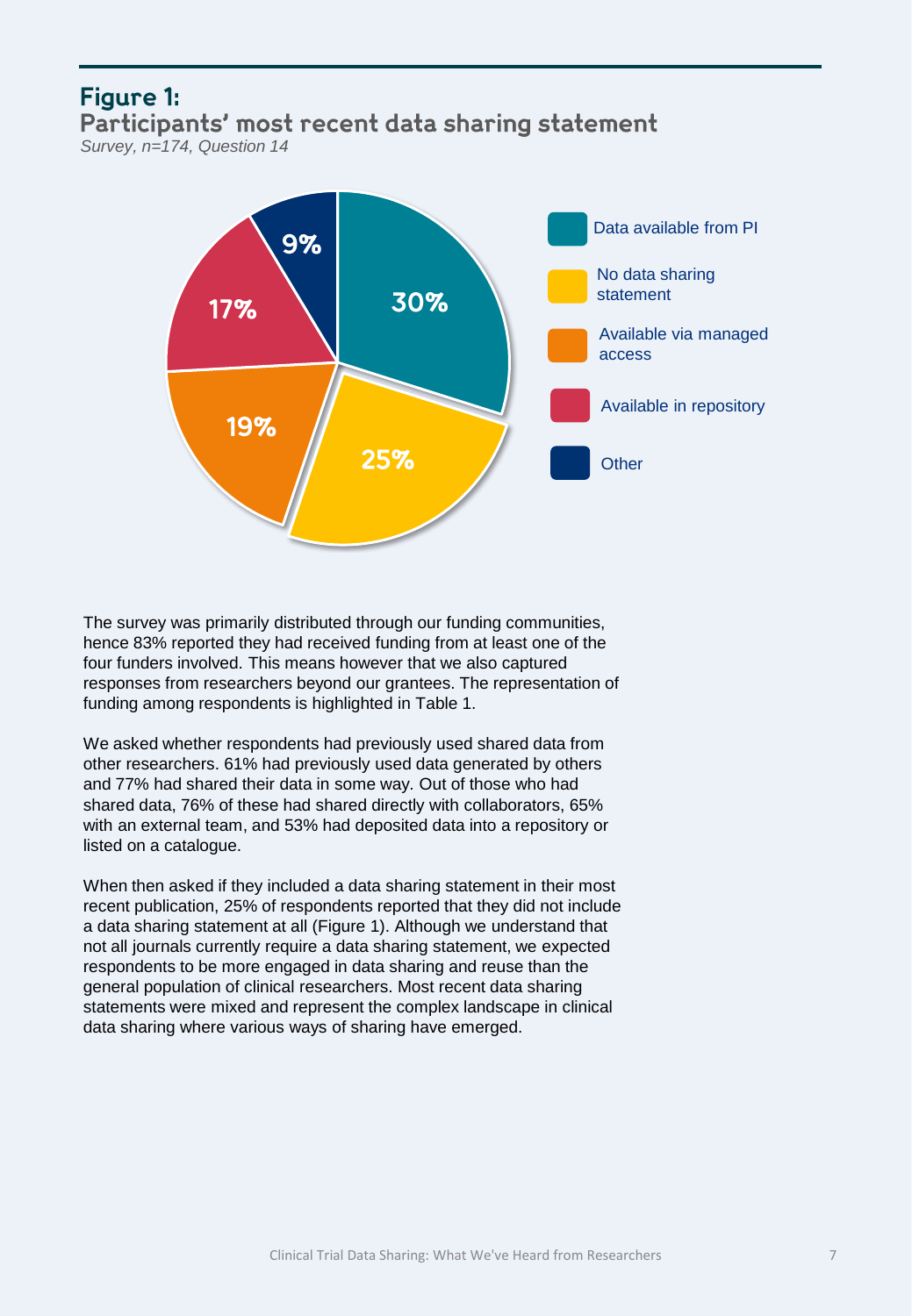## **Figure 2: Awareness of existing resources**

*Survey, n=174, Questions 10 and 11*



## Knowledge of existing resources

To assess the levels of engagement with current support services, we asked respondents whether they were aware of any of the major data sharing platforms and if they had access to data management tools or received any support for preparing data for sharing. As shown in Figure 2, the most well-known platforms for sharing data were CSDR<sup>2</sup>, UK Data Service<sup>3</sup>, Figshare<sup>4</sup> and the Open Science Framework<sup>5</sup>.

Out of the respondents who had previously run a clinical trial, 54% were unaware of any of the clinical trial specific platforms that we listed (list in Appendix I). 18% were unaware of *any* of the general platforms listed. Out of all respondents, 41% had not heard of any of the 20 listed data sharing platforms.

Respondents added 24 other platforms and repositories that they had heard of in addition to the ones listed. This clearly demonstrates the range of available options that exist for researchers, including institutional and discipline-specific repositories.

Nearly 60% of respondents said that they had access to data management tools, half had access to a repository and less than a third felt they had access to anonymisation and curation support (Figure 3). Interestingly, 13% of respondents said they did not have access to any of the resources listed, and 3% said they had access to all six resources.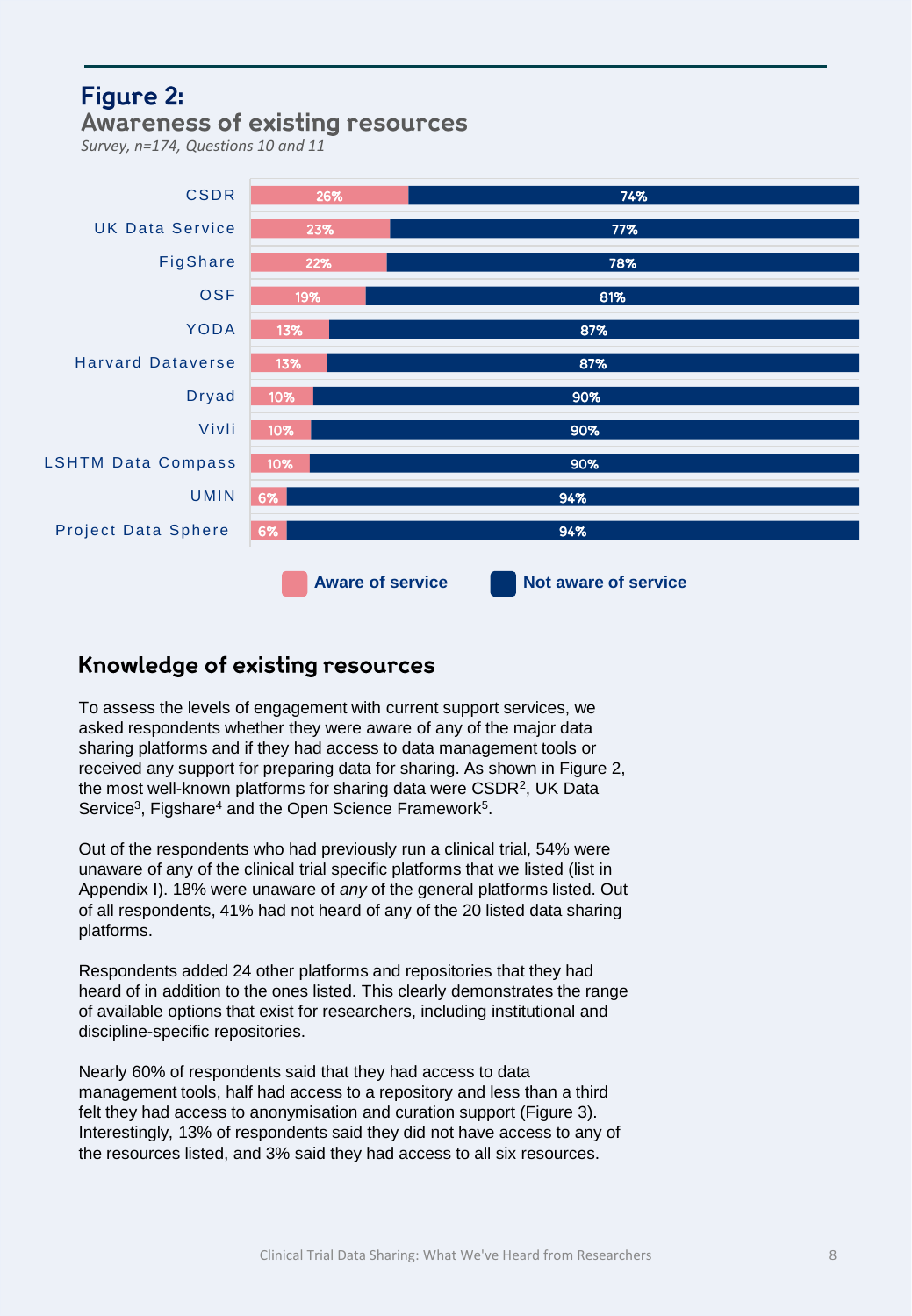## **Figure 3: Current levels of access to key services**

*Survey, n=174, Question 2*



## Challenges and resource gaps

It was important to understand what the respondents viewed as being the key challenges that prevent or discourage them from sharing data. We presented a selection of nine issues, each of which were rated as 'somewhat challenging' or 'extremely challenging' by at least 60% of respondents (Figure 4). Only 13% viewed every issue as challenging, but every respondent marked at least one of the challenges as 'challenging'. The vast majority (89%) of respondents rated at least one issue as 'extremely challenging'. The top challenges highlighted were the lack of funding and the difficulty of using existing informed consent.

When asked which resources they would need or like to help them sharing data, many of the respondents felt they needed access to more support (Figure 5). This may include data curation support and access to anonymisation tools, but also simply more guidance and information about which repositories to use.

We offered respondents a list of four possible activities that funders could support to increase sharing, and the majority (84%) of respondents highlighted that funding should be provided for data management (Figure 6). 76% thought that funders should provide guidance on where and how to make data available. Interestingly, almost exactly half the respondents said funders should make data sharing a grant condition. This is in line with recent findings from the State of Open Data Survey<sup>6</sup>, showing that more than 60% of people think that funders should make the sharing of research data part of their requirements for awarding grants. 5% of respondents ticked none of the listed options, and 22% ticked all four.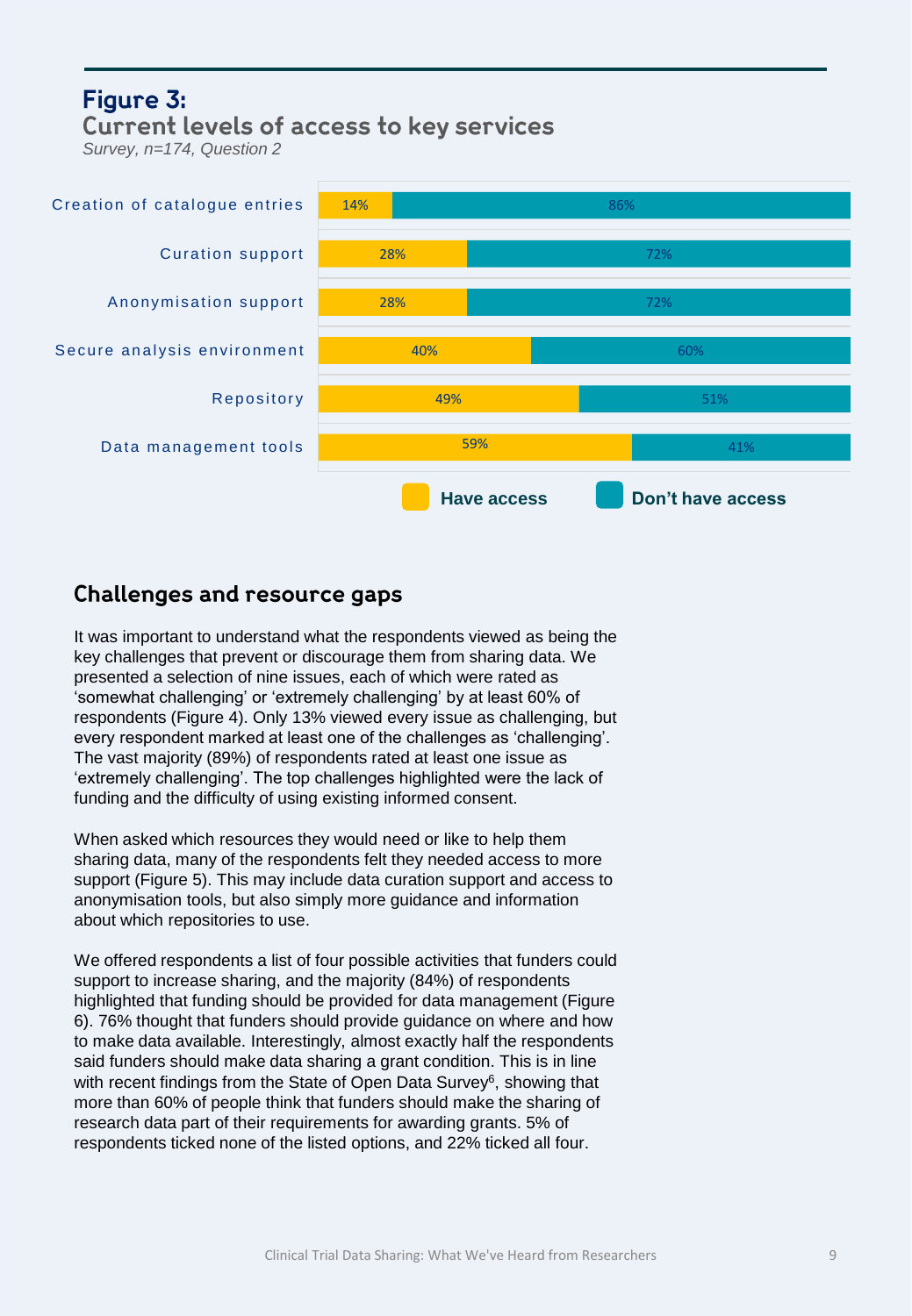## Figure 4: **Challenges facing clinical researchers**

*Survey, n=174, Question 4*



## **Figure 5:** Services needed for data sharing

*Survey, n=174, Question 3*

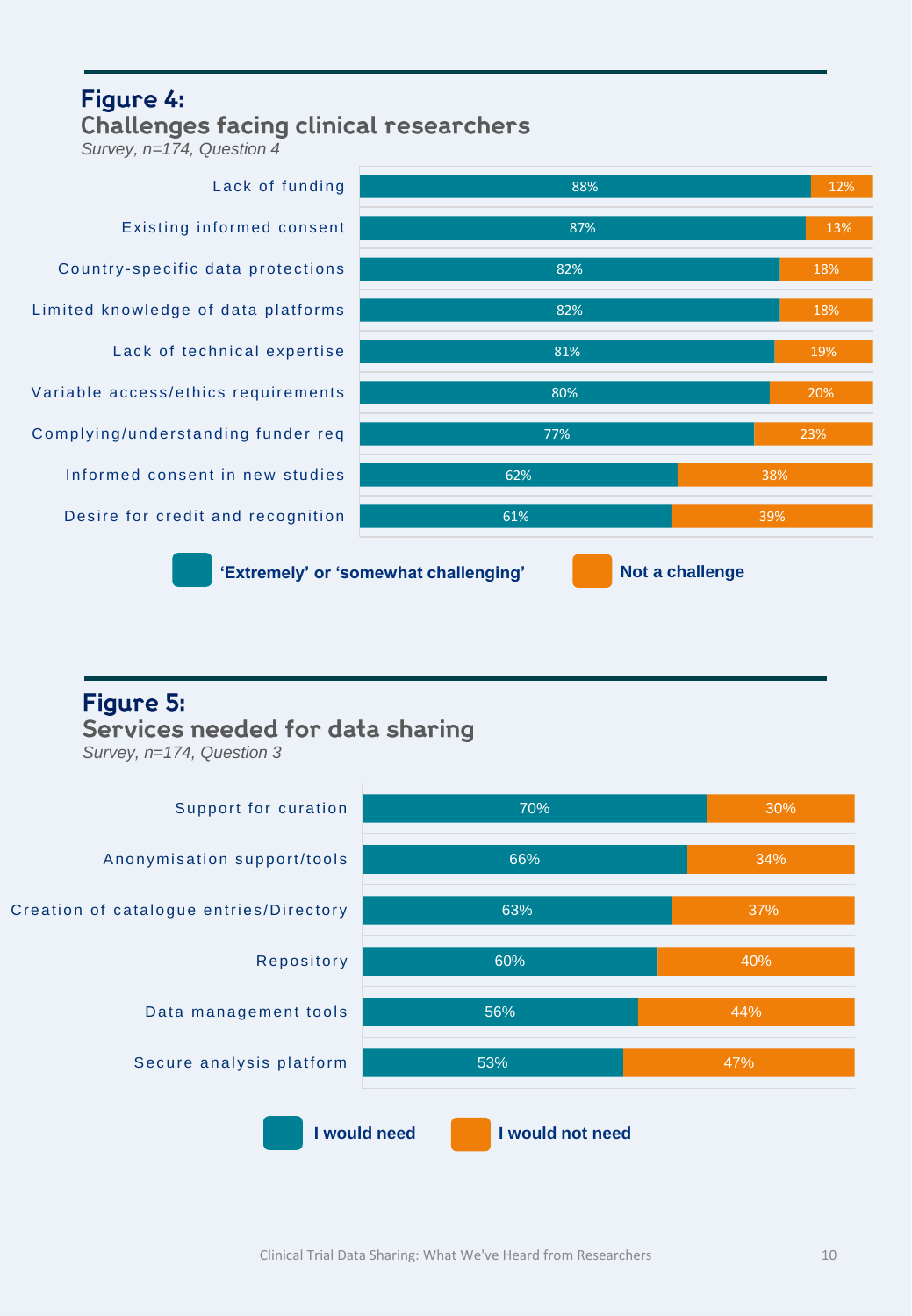## Figure 6: What can funders do to increase sharing?

*Survey, n=174, Question 12* 



## How can funders demonstrate they value data sharing?

Finally, we allowed respondents to enter free text in response to asking how funders could demonstrate they value data sharing. We received 103 responses which broadly fell into some key themes: improving credit and incentives systems, increasing funding that supports researchers and infrastructure, mandating in grant conditions, providing robust guidance, and training.

We categorised the responses as falling into the following categories (some responses were allocated more than one category):

| <b>Category</b>          | Percentage of responses (n=103) |
|--------------------------|---------------------------------|
| Funding                  | 32%                             |
| Mandating                | 24%                             |
| <b>Credit/Incentives</b> | 22%                             |
| Guidance                 | 19%                             |
| <b>Training</b>          | 3.8%                            |
| Not categorised          | 21%                             |

A selection of some of the narrative responses are included below. The full comments can be found in the [published dataset.](https://doi.org/10.6084/m9.figshare.11603295.v1)

### **Credit/Incentives**

*"By crediting primary data-analysis…above secondary dataanalysis. The unintended consequence of data sharing is that anybody who is smart would avoid primary data collection - why pay, when you can get that for free?"*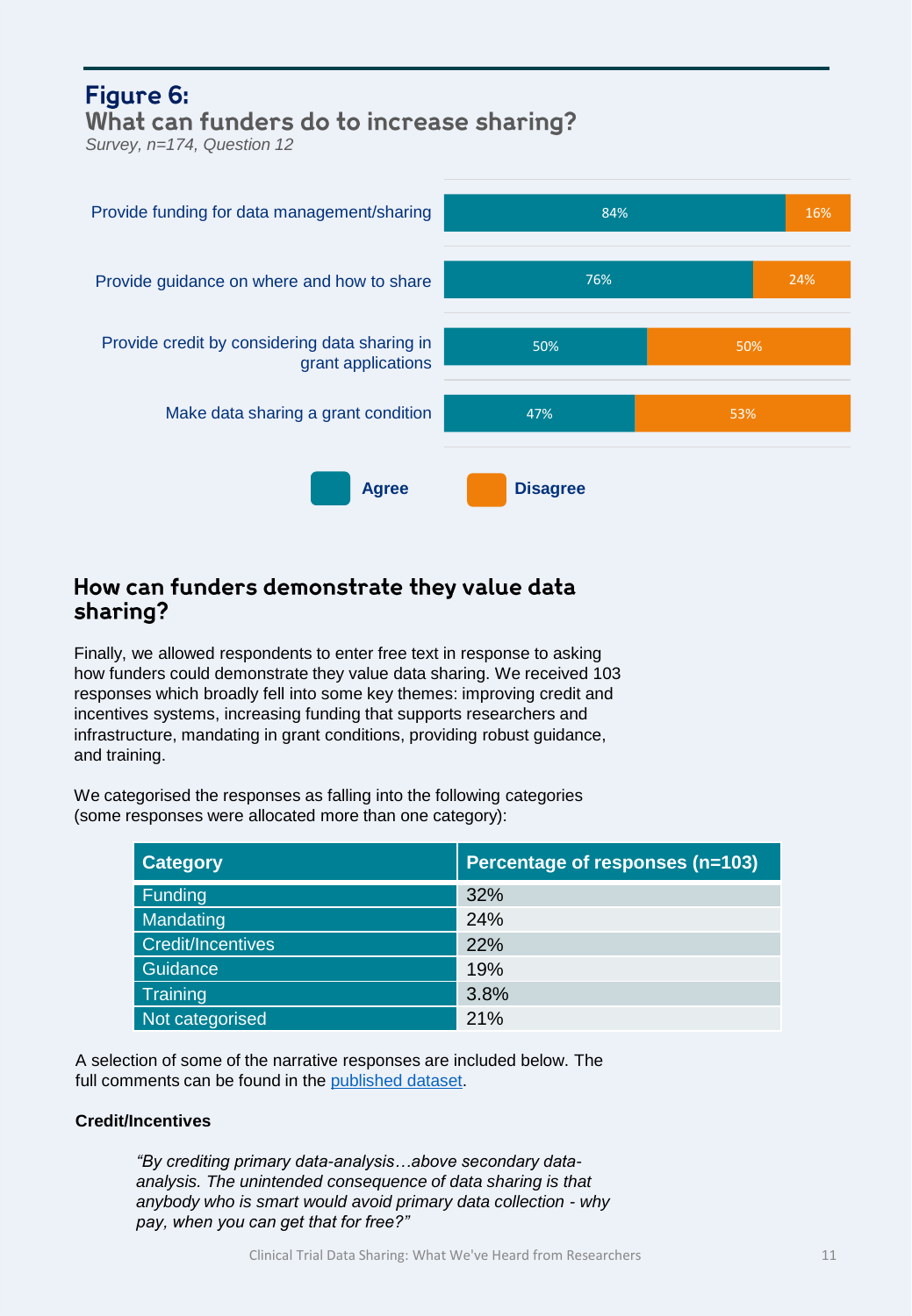*"Have one field in grant applications: Research outputs, which should be divided into Publications, Datasets, Materials (software code etc.) and tell reviewers to value outputs equally (i.e. a publication is not necessarily worth more than a dataset)"*

#### **Funding**

*"Continued support for data sharing [should extend] beyond the life of the grant. Fund long term data repositories and encourage collaborative secondary data analysis."*

*"By providing funding. Data can only be shared if the data are well-curated, all variables are thoroughly explained in codebooks, etc. This requires staffing."*

#### **Mandating**

*"Carrot and stick. Enforce data sharing, but also encourage secondary use of data that acknowledges the efforts of the primary collector"*

#### **Guidance**

*"Putting emphasis on guidance, in my case ignorance is the main obstacle, not lack of willingness"*

#### **Training**

*"Promote a positive cultural change, with training /workshops to allow also scientists from LMICs [low and middle-income countries] to be able to benefit from this cultural change. Avoid the segregation between those collecting data and those analysing data."*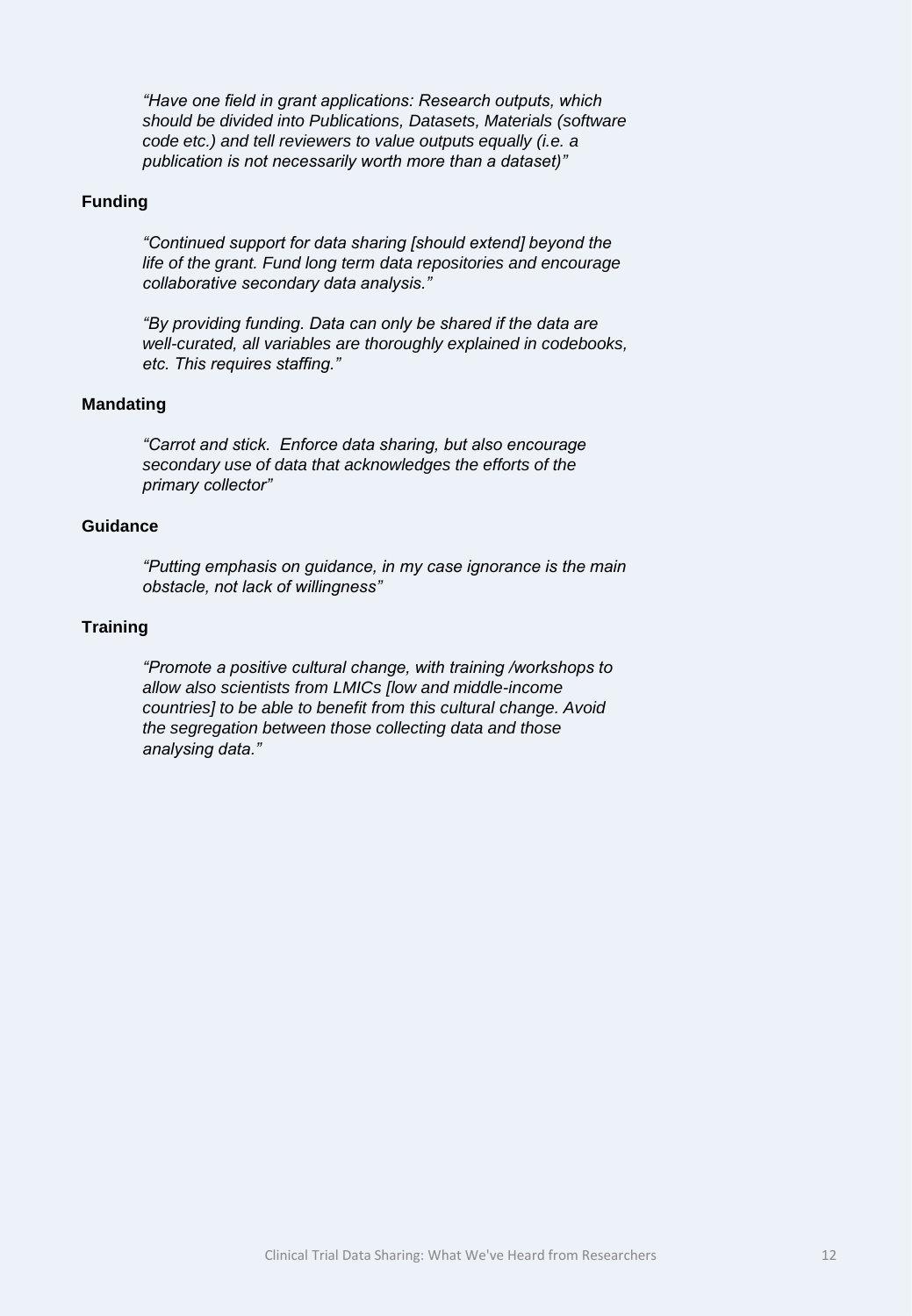# Workshop

On the 17th October 2019 we held a one-day workshop in London (UK) to discuss advances and opportunities in the clinical trial data sharing landscape. The workshop focussed on what future activities the funders could support to drive the outputs of funded research to be open and accessible, to have the greatest possible impact. Participants included a range of roles that work on trials and/or secondary analysis of data from others, as well as researcher resource services, and publishers (the full attendee list can be found in Appendix II). The day featured invited presentations and discussions to prioritise activities around four themes:

- 1. Funding services
- 2. Development of models for credit/incentives to share
- 3. Guidance
- 4. Policies

The final agenda for the day can be found in Appendix III.

We had some lively discussion and a range of experience and expertise in the room to inform our priorities.

## **General themes discussed**

Despite the recent emphasis on clinical trials transparency and the growing initiatives aimed at facilitating sharing of clinical trial data<sup>7,8,9,10,11</sup>, participants highlighted that several challenges still exist when it comes to sharing data. This was consistent with the survey results. Specifically, pressure on resources and personnel, workload concerns (especially if sharing legacy data is required), and responsibility placed on statisticians to manage the risk of re-identification were among the main concerns raised at the workshop.

### **1. Support, guidance and tools**

Many workshop participants highlighted the need of new support, guidance and tools to enable effective data sharing.

The risk of re-identification was raised as a key issue and it was felt that more guidance is needed to help researchers feel confident in sharing sensitive data. Training is also needed to prepare and anonymise datasets while ensuring that data can be re-used. To partly solve these issues, the UK Data Service<sup>12</sup> workshops and tools, and the material and training provided by the Global Health Network<sup>13</sup> were highlighted as valuable resources.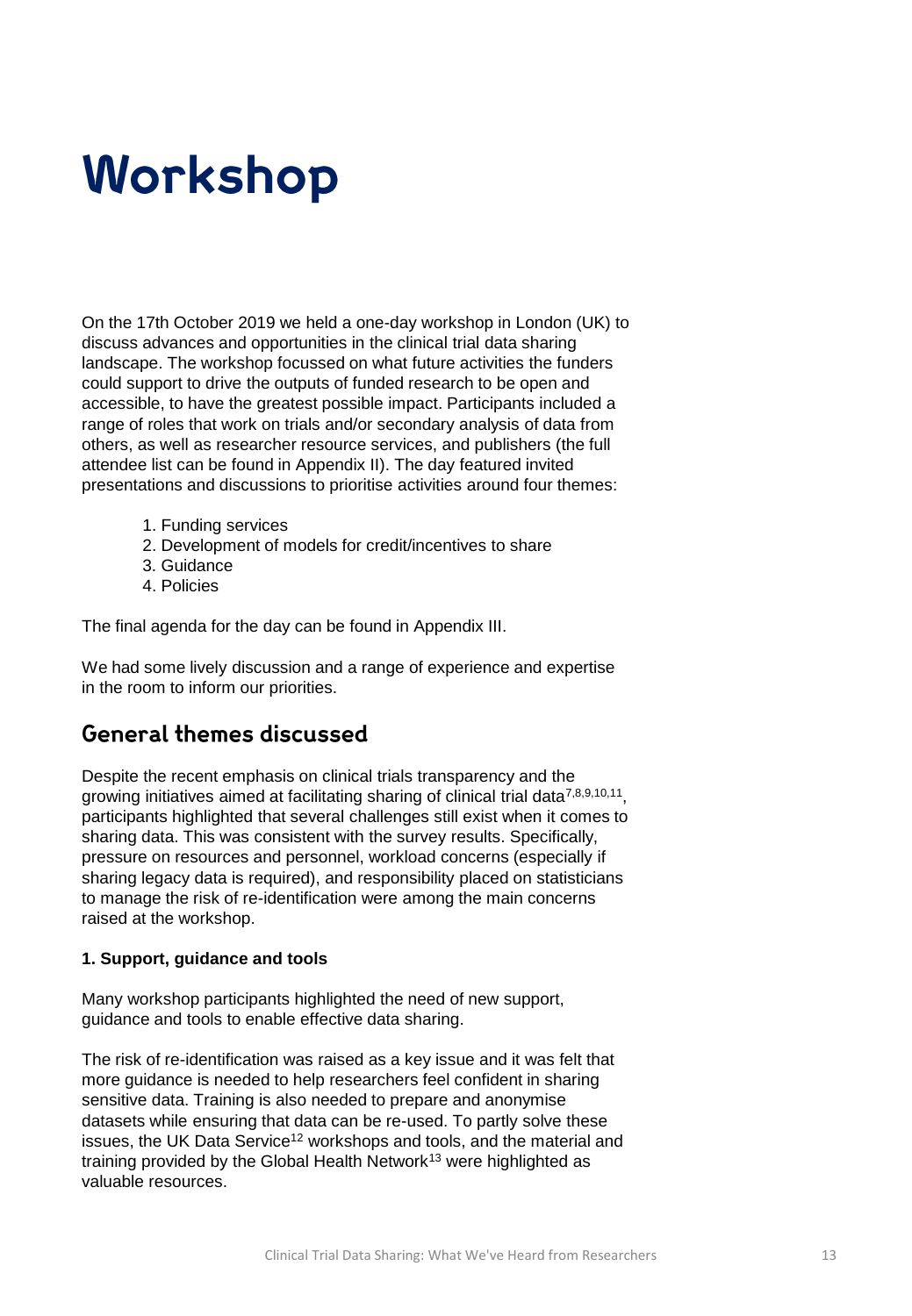Consent is an issue that was mentioned in the survey and a concern that was echoed in the workshop. Specifically, the challenge exists in situations where consent for reuse of data has not been clearly and consistently recorded for a trial dataset. Standardisation of informed consent procedures and clear advice about the consent wording to be used in all trials so that data can be shared would ensure data are always available for reuse.

The importance of using consistent standards to enable interoperability and data re-use was also discussed, and the Clinical Data Interchange Standards Consortium (CDISC) was mentioned as a possible standards provider, although the complexity of this system was also acknowledged.

Participants thoroughly discussed anonymisation techniques and the cost of anonymisation. Catrin Tudur-Smith and colleagues<sup>14</sup> recently estimated that preparing data for sharing from clinical trials can take 40-50 hours of personnel time with a total associated cost of approximately £3,000. However, the cost of data preparation may be higher if the original dataset is particularly complex, old, or has not used recognised data standards for collection and archiving. As previously mentioned, in the survey feedback we saw that most respondents perceived costs as a significant barrier to sharing their data.

#### **2. Incentivisation and providing credit**

Another main topic discussed during the day was the importance of providing incentives for researchers to share their data.

Currently, the costs and efforts to prepare and share data with good metadata and the risk of re-identification liability present significant drawbacks to data sharing. We heard that the incentives for researchers to share data must encourage them to share, despite these drawbacks.

Often researchers are worried about not receiving appropriate acknowledgment and academic reward when other researchers use their data and publish papers. Data citation, co-authorship, active collaboration and emphasis of the contribution of data managers and statisticians on data papers could be part of the solution.

Liz Allen and Jonathan Threlfall (F1000) presented the CRediT contribution role taxonomy<sup>15</sup> at the workshop, a high-level taxonomy adopted now by more than 30 publishers, including Elsevier, PLOS, BMJ and Wiley. The taxonomy includes 14 roles to represent contributors to scientific scholarly outputs. The idea is to bring visibility and recognition of the different contributions of researchers, across all aspects of the research being reported, including labels such as 'data curation' and 'statistical analysis'.

Finally, we heard that showcasing and promoting case studies to demonstrate the value of sharing and re-using data is also a good way to recognise the efforts of those who have shared more widely, beyond their direct collaborators. This can illustrate the potential to advance scientific progress by increasing the potential for data re-use.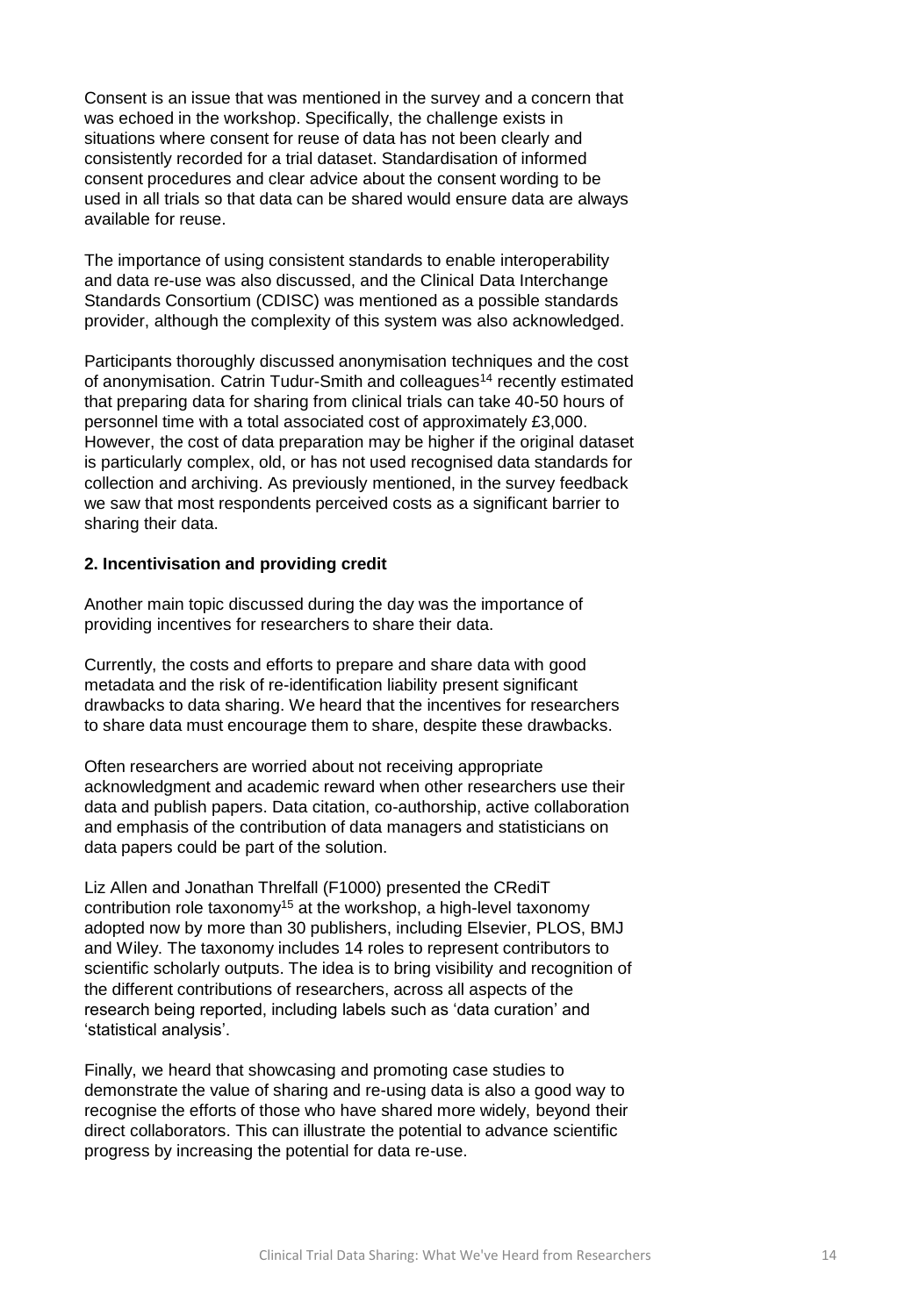## **Workshop pitches**

To wrap up discussions into some tangible outcomes, we asked the participants to split into groups and work on key ideas that they felt would increase clinical data sharing. The five groups came up with the following ideas:

### **Pitch 1 – Improving findability:**

- Data must be findable by people or machines, therefore developing standardised metadata catalogues are important;
- Consent for sharing data needs to be included in the design of future trials, using wording that is future-proofed and works well across domains;
- A data management plan should be required at the start of every trial and be updated throughout the course of the trial. This should include how to make data discoverable, such as by placing assets in repositories and considering the access model being used;
- Help research offices and institutions understand why it's important to share data, to change the culture and institutional policies. Funders could encourage research organisations (who are the trial sponsors) to effect change.

### **Pitch 2 – Introduction of data sharing support roles:**

- A 'Data FAIRy' should be embedded in every organisation to provide advice and support for data sharing, such as advice on DOIs, standards, quality and technical assistance;
- Funders should support the development of case studies to promote data sharing, pilot data publishing, and train individuals.

### **Pitch 3 – Synthetic databases:**

- The balance of work is currently on the data contributor, so the barrier is quite high, especially for legacy data;
- Could avoid handing over data by creating analysis code using synthetic datasets, then applying this to real data;
- Requestors could share code with data contributors who then run the analysis on real data which avoids re-identification risk;
- This might not be suitable for all data and statistical models may not work on synthetic data. Users may need training too.

### **Pitch 4 – Changes to training and accreditation:**

- Data curation needs accreditation systems like Good Clinical Practice, so it meets a minimum standard;
- It would be useful to have international agreement on broad consent statements;
- We need to agree the level of acceptable risk and provide guidance in terms of anonymisation standards.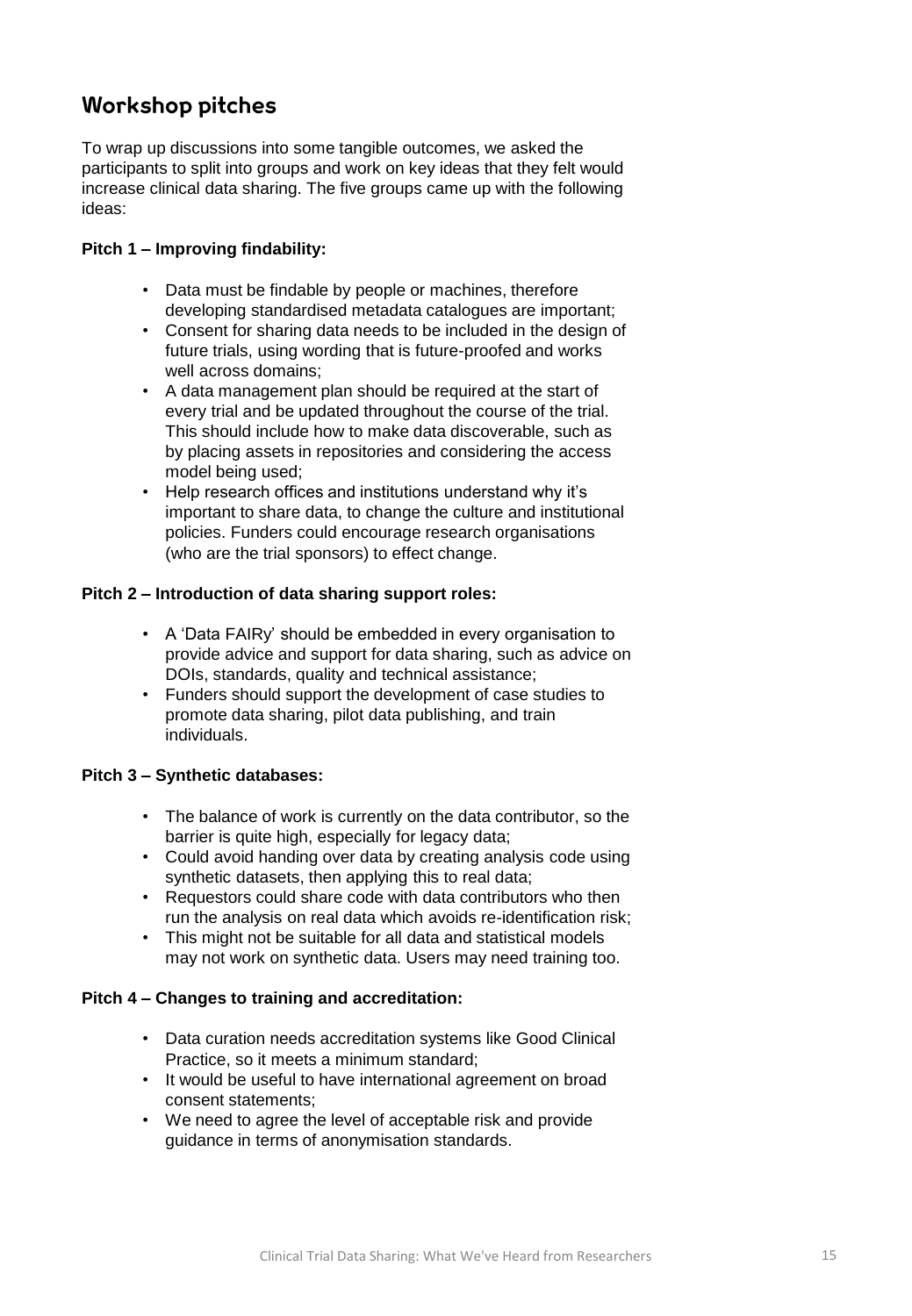#### **Pitch 5 – Development of new standards:**

• To develop and adopt a set of clinical data standards. For example, CDISC could be simplified for the academic research community. This would require input from all stakeholders, including funders, academics and institutions.

## Key messages from the survey and workshop

Both the online survey and the workshop highlighted some key areas that remain challenging for researchers who are trying to share their clinical trial data. There were consistent themes across many of the responses and comments we heard. This included:

- The need for guidance and support on where and how to share data;
- The need for increased provision of training and resources to guide anonymisation;
- The need for development of approaches to (1) determine and (2) mitigate the risks for each dataset prior to sharing;
- The agreement and adoption of data standards to improve interoperability;
- The development of more evidence on the impact of data sharing and documenting case studies to highlight the value of sharing;
- Building systems to incentivise and reward sharers is critical. Funders and research organisations should take a leadership role;
- Policies play a role in driving behaviour change, but mandating data sharing is only supported by half of the respondents.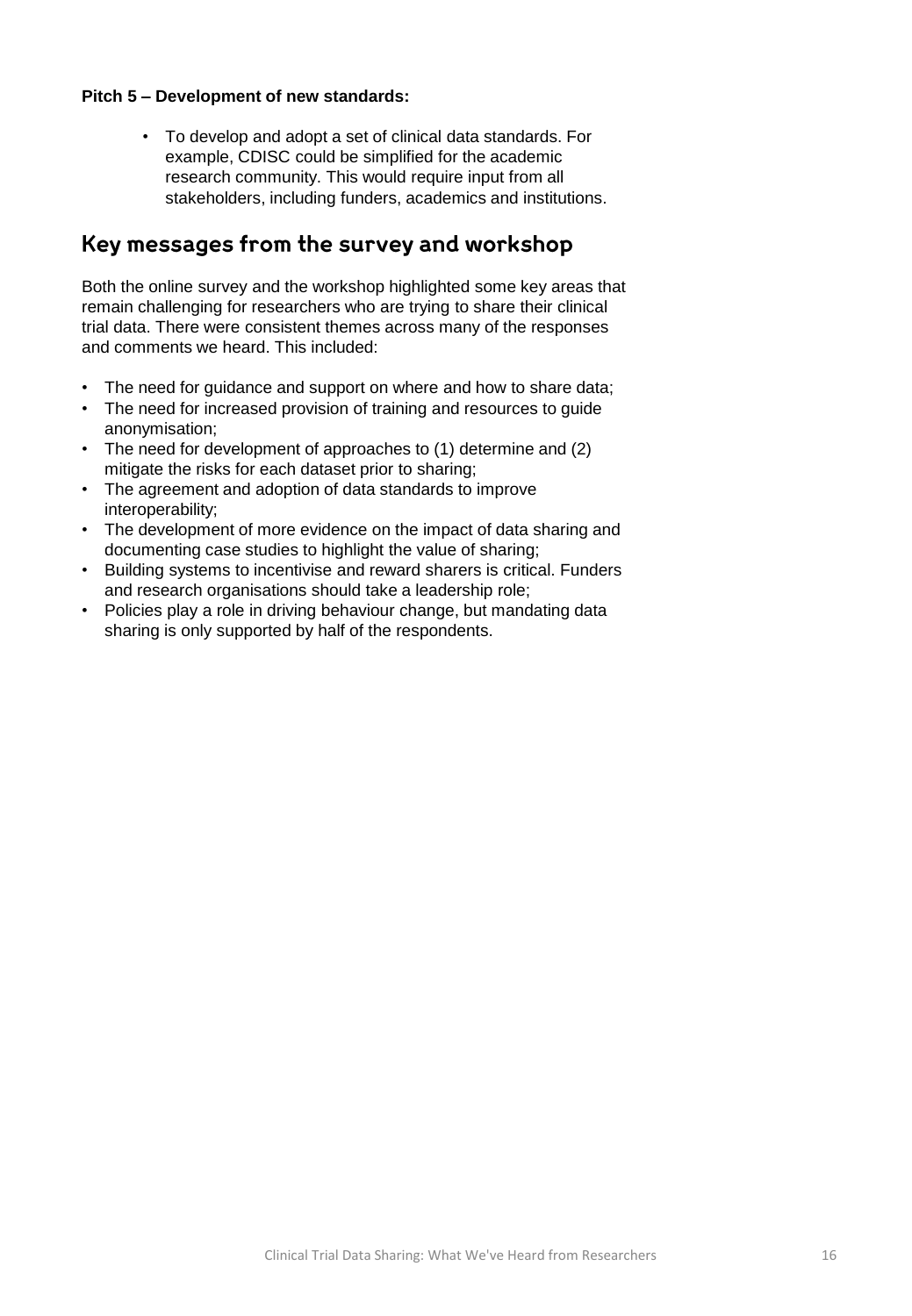## **Takeaways & Next Steps**

This process produced several valuable insights that we will use to inform our future work in encouraging clinical trial data sharing. It also provided some evidence of the current problems encountered by researchers in sharing data, that will help us prioritise our efforts.

Both the workshop and the survey highlighted the lack of funding as one of the main challenges to data sharing. This was surprising, as all of the participating funders already allow applicants to include data sharing costs within schemes, including clinical trials. Another unexpected finding was the low levels of awareness of broad-based repositories as well as clinical trial-specific repositories.

As a group of funders, we are committed to developing future activities to improve the level of clinical trial data sharing. One of the next steps might be to review how grantees make use of the availability of existing funding and determine how we can increase our support for researchers to access this funding when they make future grant applications. Our ambition is that no researcher cites lack of funding as a barrier that prevents them from sharing their data. We also commit to providing the appropriate guidance and support to help researchers achieve data sharing objectives. Many of the challenges and issues with data sharing could be resolved with better prospective planning for data outputs as part of the trial design and granting process. We will therefore collectively assess the other types of guidance about data management, anonymisation and sharing that we provide to grantees and make improvements based on the insights drawn from this consultation. We will also review ways to promote the repositories available to researchers by providing clear and helpful guidance at the application stage.

Currently, all four funders are members of the data sharing platform CSDR and Wellcome continues to provide an Independent Review Panel for both CSDR and Vivli. We'll continue to encourage our grantees to use these services but also allow them to select and use other services as they see appropriate.

Finally, we remain committed to ensuring that our funded researchers (both clinical and non-clinical) publish data in accordance with the FAIR principles. While all our organisations have already implemented datasharing policies and made data sharing part of their grant terms and conditions, we note there is low awareness of these policies and data sharing is not yet the norm. We'll continue to ensure that our policies emphasise these principles, and are committed to incentivise open behaviour among our researchers. Signing the San Francisco Declaration on Research Assessment (DORA)<sup>16</sup> and recognising that datasets are primary research outputs as valuable as journal publications are the first steps in this direction.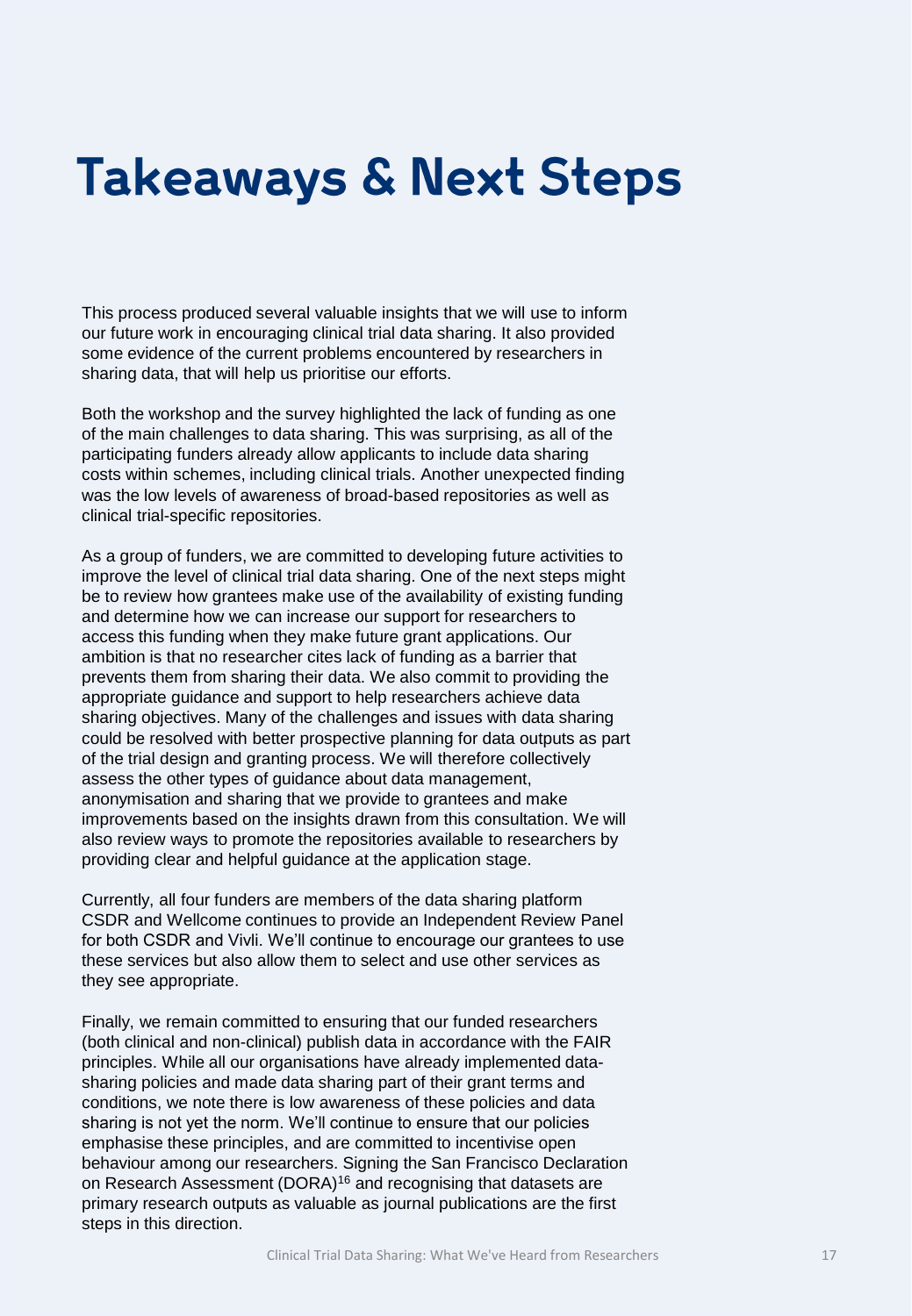# Acknowledgements

We would like to thank those that took the time to participate in this process by responding to the online survey and participating at the workshop (workshop attendees listed in Appendix II). We really appreciate your considered responses and will continue to use the feedback we've received to inform our future efforts.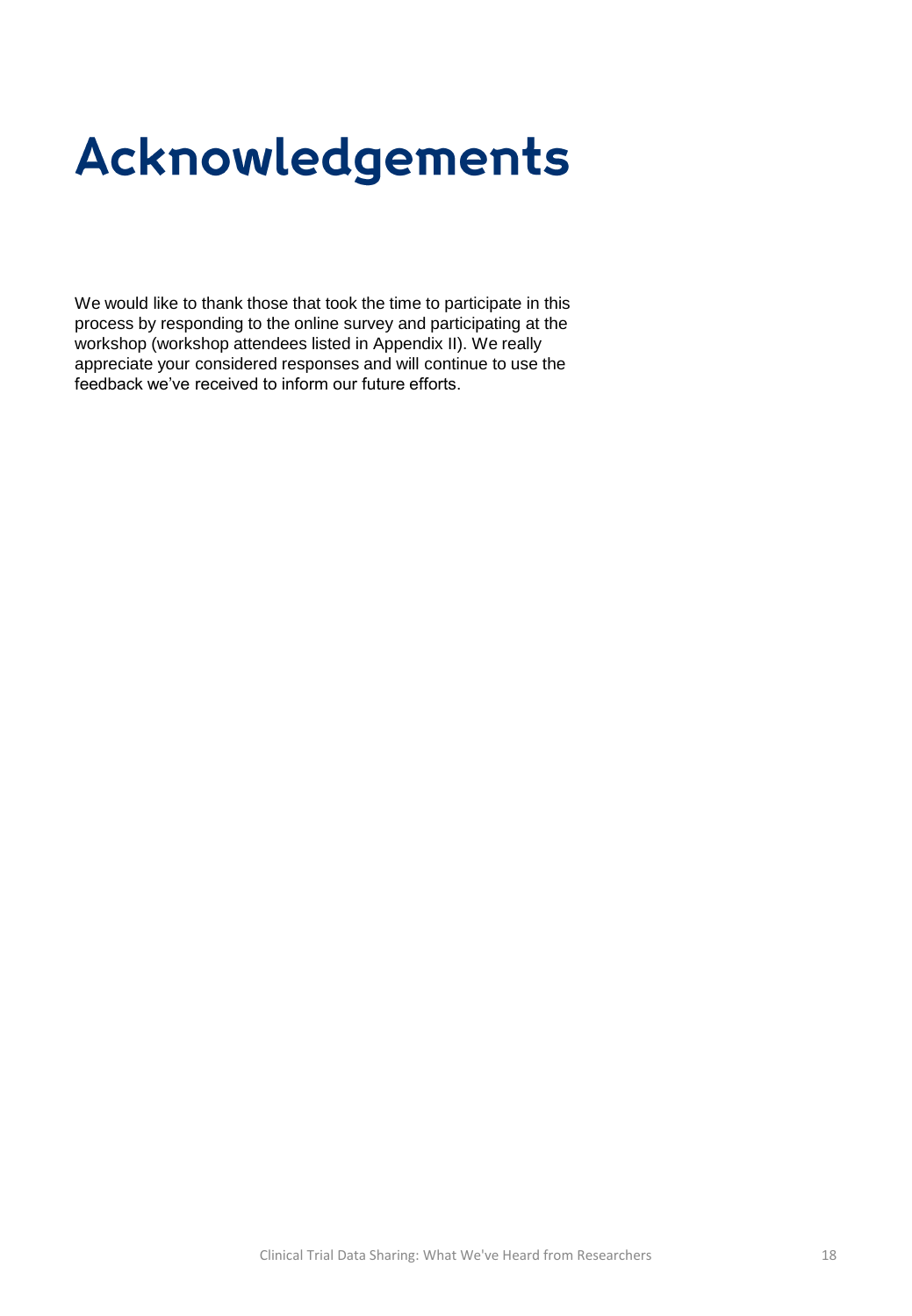# **References**

- 1. Humphreys, Georgina; Merriott, George; Knowles, Rachel; Pierson, Ben; Quattroni, Paola (2020): 2019 Clinical Trial Data Sharing Survey Results - Data. figshare. Dataset. <https://doi.org/10.6084/m9.figshare.11603295.v1>
- 2. [https://www.clinicalstudydatarequest.com](https://www.clinicalstudydatarequest.com/)
- 3. [https://www.ukdataservice.ac.uk](https://www.ukdataservice.ac.uk/)
- 4. [https://Figshare.com](https://figshare.com/)
- 5. https:/osf.io
- 6. Science, Digital; Fane, Briony; Ayris, Paul; Hahnel, Mark; Hrynaszkiewicz, Iain; Baynes, Grace; et al. (2019): The State of Open Data Report 2019. figshare. Report. <https://doi.org/10.6084/m9.figshare.9980783.v2>
- 7. <https://publications.parliament.uk/pa/cm201719/cmselect/cmsctech/1480/1480.pdf>
- 8. <https://www.ncbi.nlm.nih.gov/books/NBK137816/>
- 9. <https://yoda.yale.edu/>
- 10. [https://www.clinicalstudydatarequest.com](https://www.clinicalstudydatarequest.com/)
- 11. https://vivli.org
- 12. <https://ukdataservice.ac.uk/>
- 13. <https://tghn.org/>
- 14. Tudur Smith, C., Nevitt, S., Appelbe, D. et al. Resource implications of preparing individual participant data from a clinical trial to share with external researchers. Trials 18, 319 (2017) doi:10.1186/s13063- 017-2067-4
- 15. <https://casrai.org/credit/>
- 16. <https://sfdora.org/>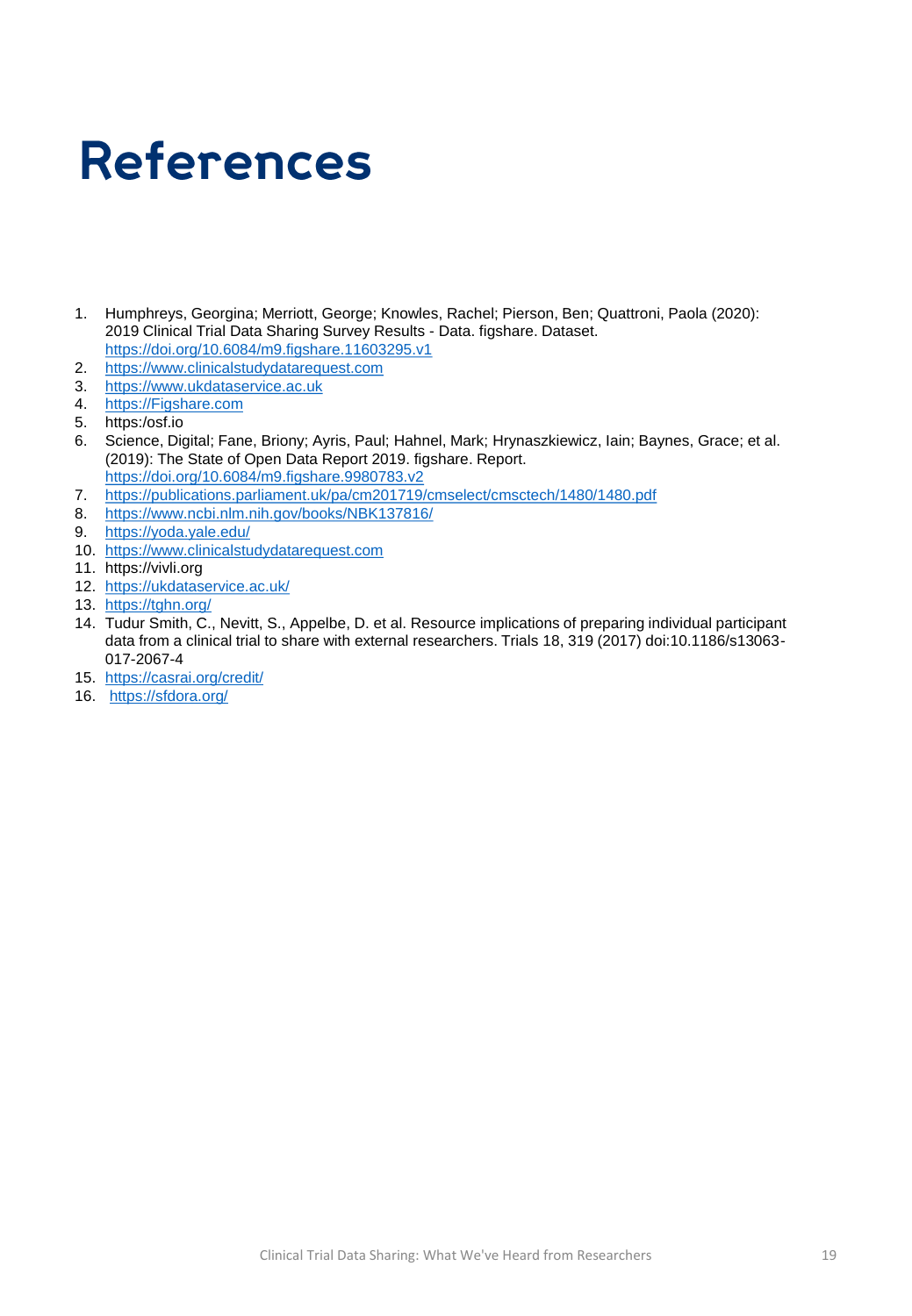## Appendix I. Survey questions 10 & 11

### **These questions were designed to understand the level of awareness of current repository services and data sharing platforms available to clinical researchers.**

### **The clinical-trial specific platforms we listed were:**

CSDR Project Data Sphere YODA UMIN Vivli

#### **The general platforms we listed were:**

ArrayExpress DRUM EASY Figshare CPSR University of Bath Repository **SND** B2Share Dryad Edinburgh Datashare Harvard Dataverse LSHTM Data Compass **OSF** UK Data Service Zenodo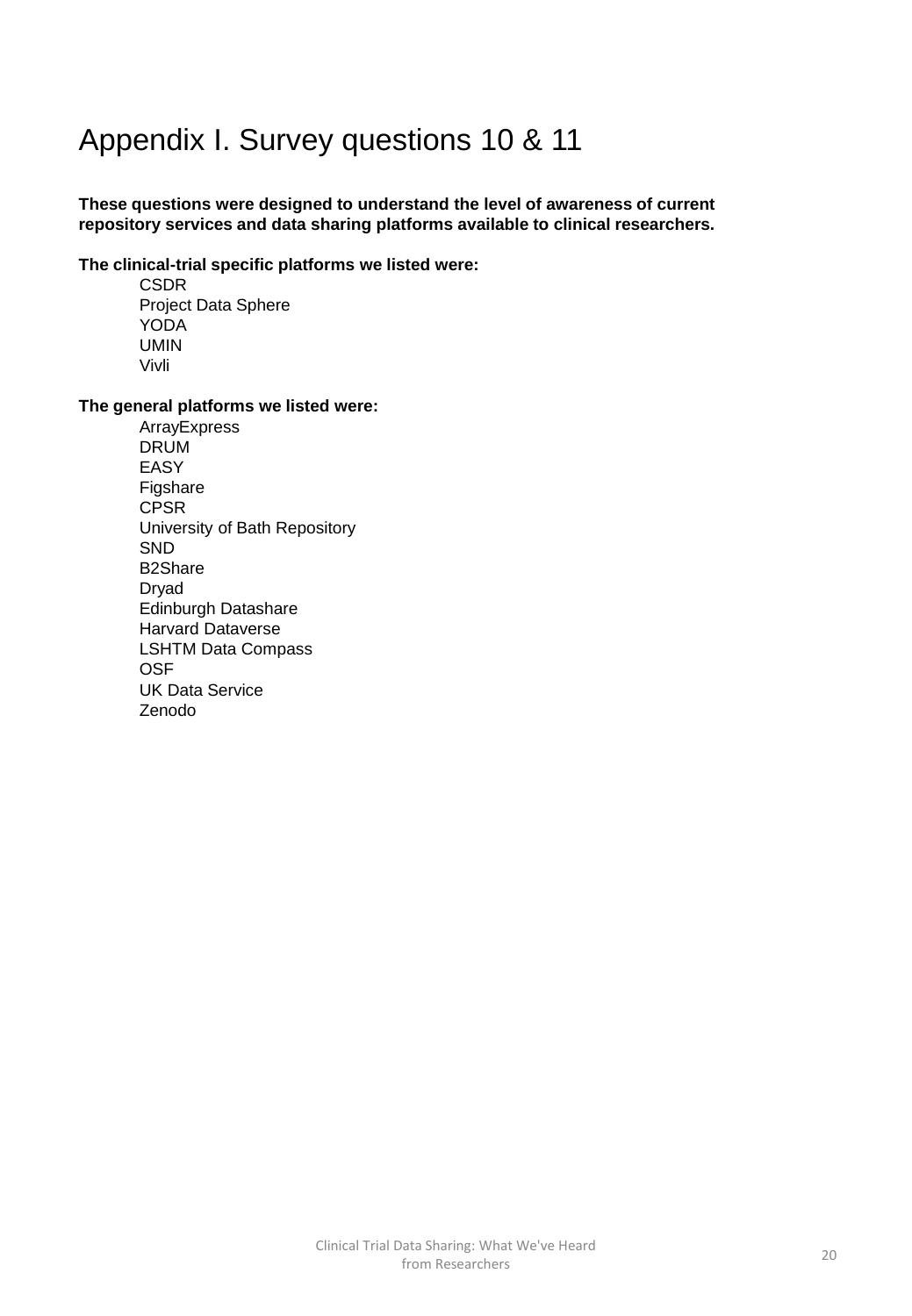## Appendix ll. Attendee list from workshop on 17th November 2019

### **Funders**

Ben Pierson – Bill and Melinda Gates Foundation Dottie Goble – NIHR George Merriott – Wellcome Georgie Humphreys – Wellcome Hanna McEvoy – Cancer Research UK James Donaldson-Briggs – Cancer Research UK Paola Quattroni – Cancer Research UK Rachel Knowles – Medical Research Council Rebecca Haines (Dial-in) – Cancer Research UK Tim Kinkead – Consultant for Bill and Melinda Gates Foundation

#### **Speakers**

Alex Bailey – MRC Regulatory Support Centre Catrin Tudur-Smith – University of Liverpool Jonathan Threlfall – F1000 Liz Allen (Dial-in) – F1000 Louise Corti - UKDS Phaik Yeong Cheah – MORU Philippe Rocca-Serra – Fairsharing.org/University of Oxford

#### **Attendees**

Belul Shifa – Guy's and St Thomas' NHS Foundation Trust Chris Matthews – King's College London Claire Lawless – University of Glasgow David McAllister – University of Glasgow Gill Booth – University of Leeds Helena Wilcox – TGHN Kalynn Kennon – IDDO Lilian Mwango (Dial-in) - KEMRI Mari Crotty – Guy's and St Thomas' NHS Foundation Trust Marianne Munene (Dial-in) – KEMRI Mark Kelson – University of Exeter Nicky Gower – UCL Rebecca Gallagher – Belfast ECMC Sam Driver – TGHN Sheela Medahunsi – Guy's and St Thomas' NHS Foundation Trust Susannah Condie – Southampton